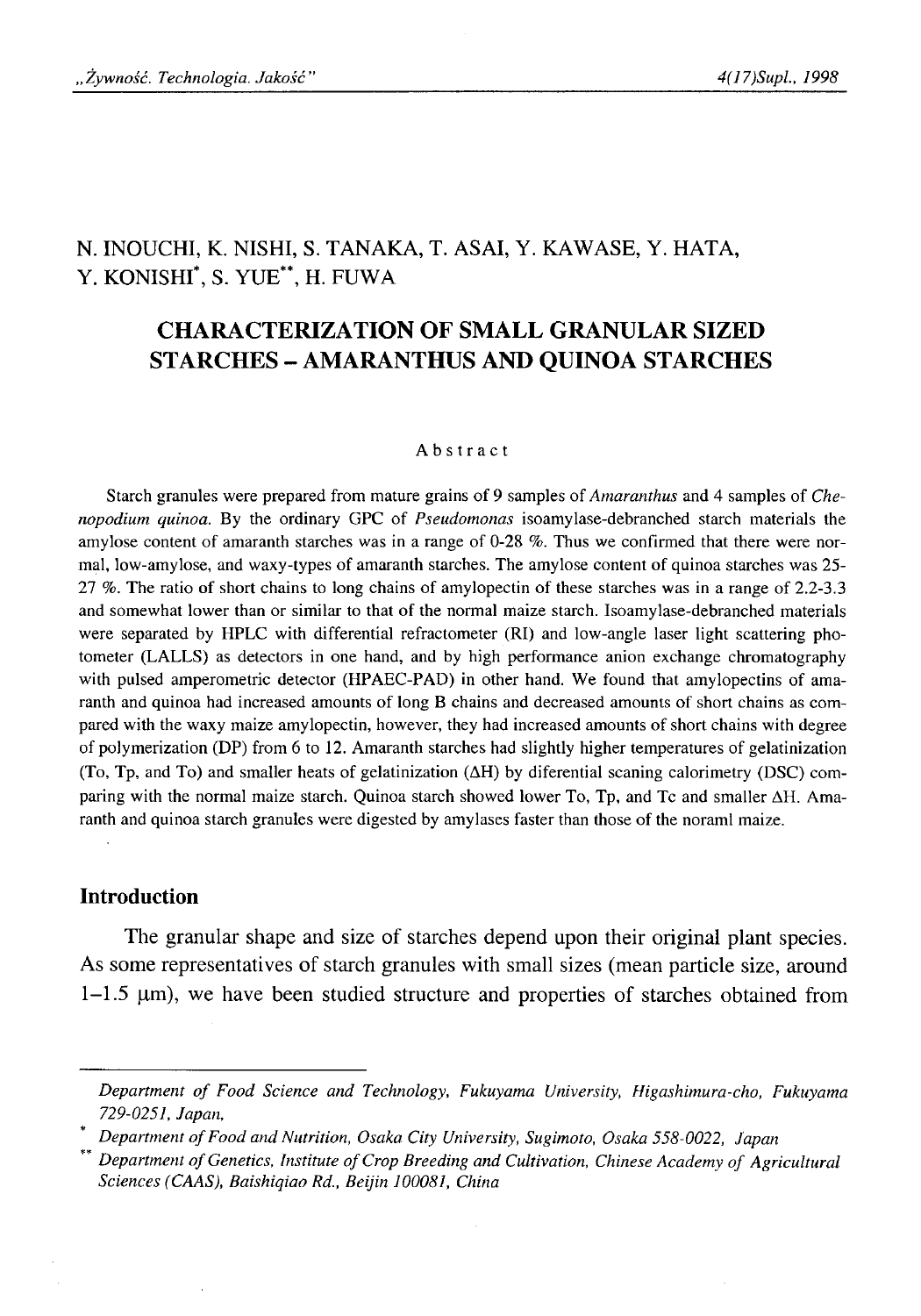grain amaranth [1-3], konjac [4], and taro [5, 6]. Ranhotra et al. [7] reported that quinoa (*Chenopodium quinoa*) has starch granules with small size.

Amaranth and quinoa have potential agronomic importance, because their seeds are generally higher in protein, fat, ash, and fiber in comparison to common cereals [8, 9] Moreover, the amino acid balance of these seeds are better than that of wheat and maize, because the first limiting amino acid, lysine, is present in relatively higher amounts in these seeds. Nevertheless, the main components of the seeds are starches. Accordingly the objective of this study is to know the structural characteristics and functional properties of starches of *Amaranthus* and *Chenopodium quinoa.*

| Sample starch or sample seeds        | Original place | Obtained through                 |
|--------------------------------------|----------------|----------------------------------|
| Normal maize starch                  | USA.           | Sanwa Denpun Kogyo, Co., Ltd.    |
| Waxy maize starch                    | USA.           | Sanwa Denpun Kogyo, Co., Ltd.    |
| Amaranthus hypochondriacus K343      | <b>USA</b>     | Shinkyo Sangyo, Co., Ltd.        |
| Amaranthus cruentus R104             | China mainland | Dr. S. Yue (1996)                |
| Amaranthus cruentus R104             |                | China mainland Dr. S. Yue (1997) |
| Amaranthus cruentus K112             |                | China mainland Dr. S. Yue (1996) |
| Amaranthus cruentus K112             |                | China mainland Dr. S. Yue (1997) |
| Amaranthus cruentus K350             |                | China mainland Dr. S. Yue (1997) |
| Amaranthus cruentus K459             |                | China mainland Dr. S. Yue (1997) |
| Amaranthus cruentus K472             |                | China mainland Dr. S. Yue (1997) |
| Amaranthus hybridus D88-1            |                | China mainland Dr. S. Yue (1997) |
| Chenopodium quinoa Quinua Real       | <b>Bolivia</b> | Dainihon Meiji Seito, Co., Ltd.  |
| Chenopodium quinoa                   | Peru           | Dainihon Meiji Seito, Co., Ltd   |
| <i>Chenopodium quinoa</i> Quinua ①-B | <b>Bolivia</b> | Dr. Takashi Akazawa              |
| Chenopodium quinoa Quinua 2-B        | <b>Bolivia</b> | Dr. Takashi Akazawa              |

## **Materials and methods**

## *Sample seeds and preparation of starches*

Starch granules were prepared from mature grains of 9 samples of *Amaranthus* and 4 samples of *Chenopodium quinoa* by a modification of Schoch's method [10]. Sample seeds were obtained as shown above. Commercial normal and waxy maize starches were used as references.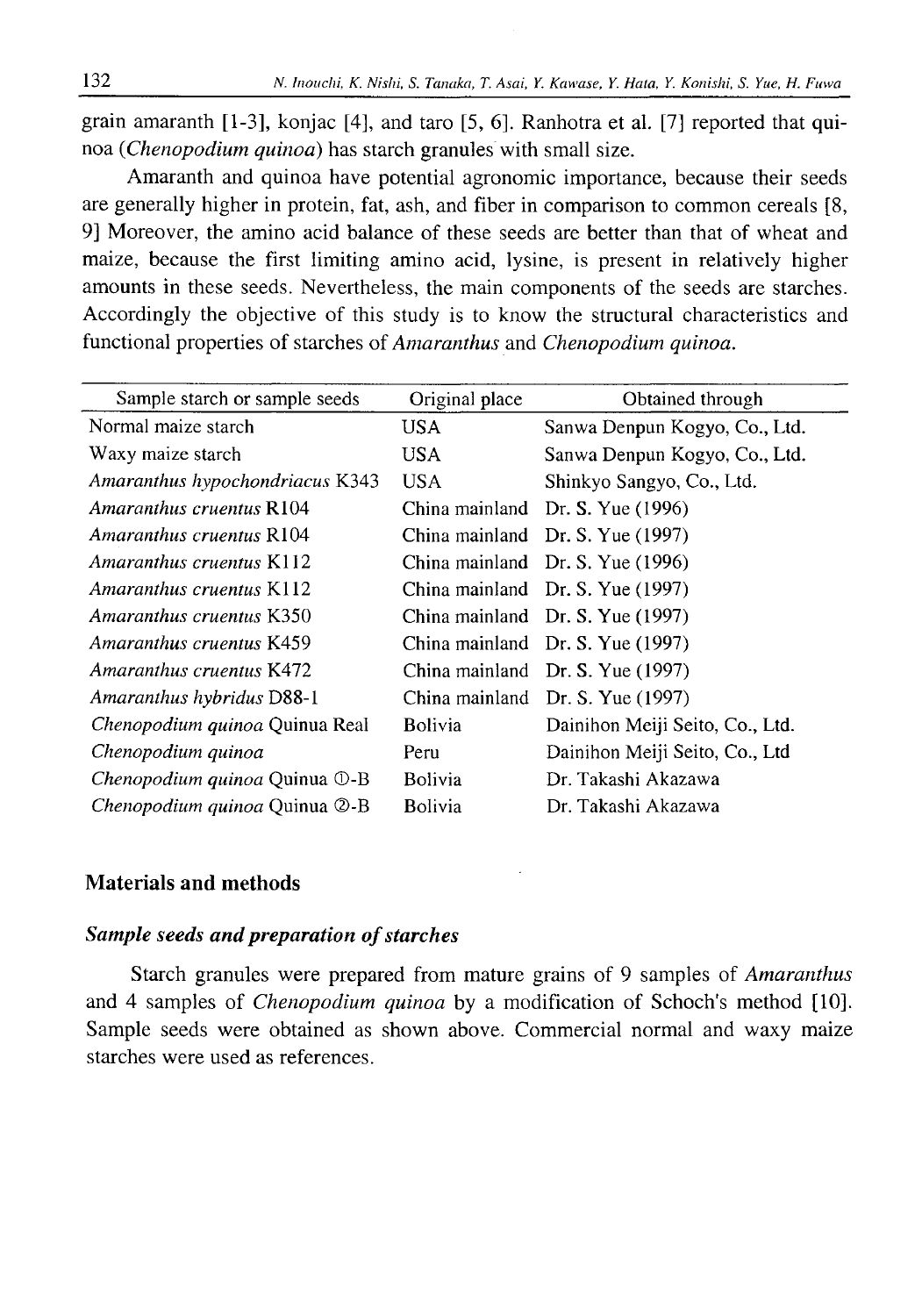### *General methods*

*High performance gel permeation chromatography (HPLC) with differential refractometer (RI) and low-angle laser light scattering photometer (LALLS) as detectors and high performance anion exchange chromatography with pulsed amperometric detector (HPAEC-PAD) of isoamylase-debranched materials of amylopectin* 

The procedure for HPLC-RI-LALLS and Dionex chromatography (HPAEC-PAD) were reported earlier [11] except for the following minor change in the procedure for HPAEC-PAD. Namely, PAD-SC cell was used instead of PAD-standard cell and 0.1 M NaNO<sub>3</sub> was used in the elution solution instead of 0.5 M CH<sub>3</sub>COONa.

## *Other methods*

Contents of amylose and chain length distributions of amylopectin were determined by gel permeation chromatography (GPC) of *Pseudomonas* isoamylasedebranched starches. The methods for debranching of starch, GPC of debranched starch, analytical methods for fractionated materials have been reported previously [12, 13]. Some chemical and physical properties of starches were also determined. The method for recording absorption spectra of starch iodine complexes [14], the method for determination of starch-granule digestibility to amylase [15], and the procedure for differential scanning calorimetry (DSC) has been described elsewhere [16].

## **Results and discussion**

## *The amylose content and amylopectin chain length distribution of starches by GPC*

We have shown that there were normal, waxy, and low-amylose types of amaranths [1-3] From the data shown in Tables 1 and 2 we confiremed our previous results. Namely, two amaranth starches belong to normal, three to waxy, and two to lowamylose (amylose contents; 6.6 and 12.6 %, respectively) types among 7 different kinds of amaranth starches tested (Table 2). Possibility of cross contamination of normal pollen to waxy plants was cleared by microscopic observation of iodine stained starch granules obtained from *A. cruentus* K350 which stained purple instead of blue for normal starch and red for waxy one.

The ratio of short chains to long chains of amylopectins of amaranth starches (Fr. III/Fr. II) were in a range of 2.2 to 2.6 and slightly lower than those (around 3) of maize amylopectins. These results suggest that amaranth amylopectins have increased amounts of long chains and/or decreased amounts of short chains comparing with the normal and waxy maize amylopectins.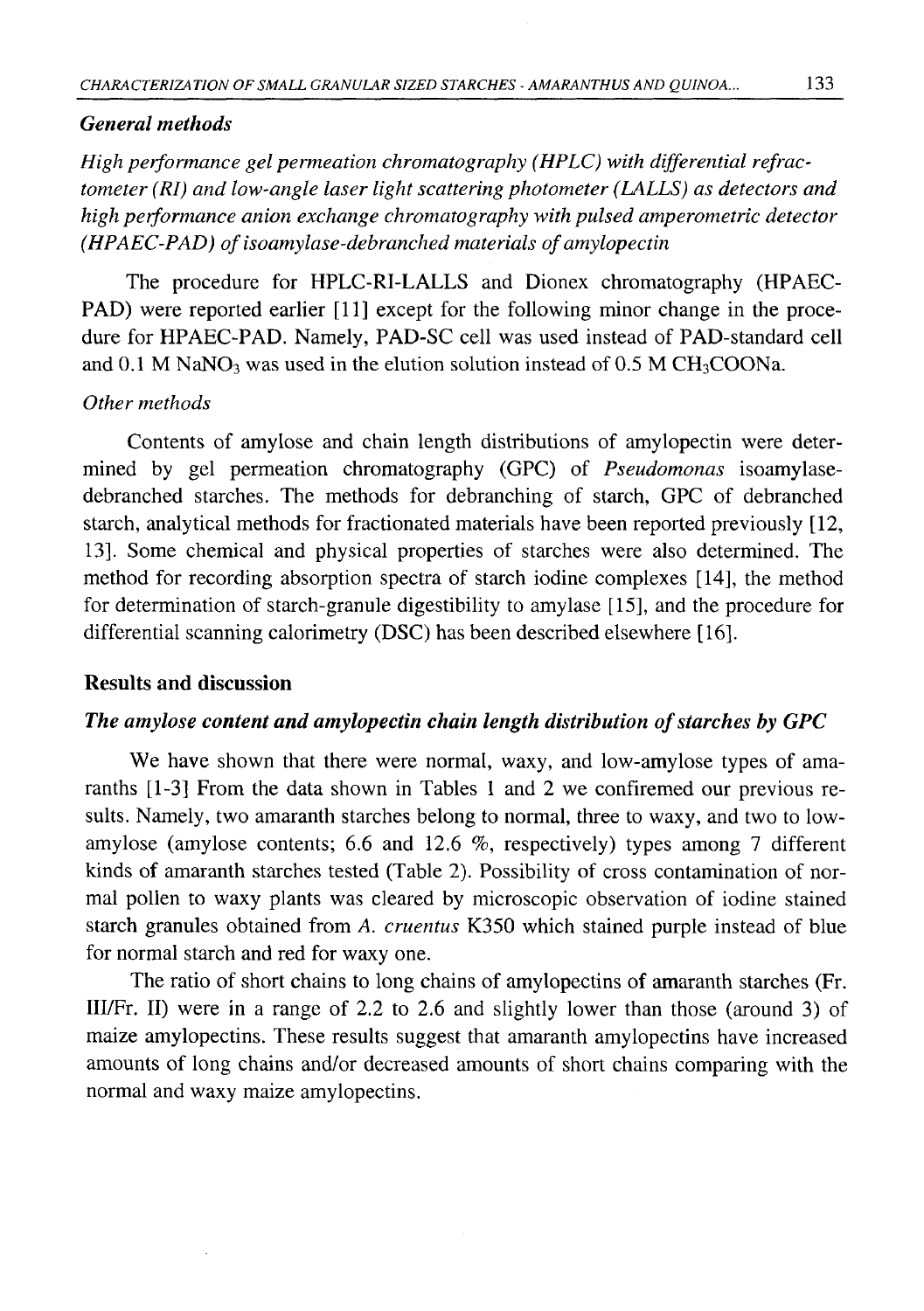### Table 1

Some characteristics of absrption curves of iodine complexes of starches obtained from maize, amaranth, and quinoa

| Starch sample           | Blue value <sup>*</sup> | $\lambda$ max (nm) |
|-------------------------|-------------------------|--------------------|
| Normal maize            | 0.36 0.02               | 5870.8             |
| A. hypocondriacus K343  | 0.08 0.00               | 530 0.8            |
| A. cruentus R104 ('96)  | $0.12\ 0.00$            | 538 0.1            |
| A. cruentus R104 ('97)  | $0.10\,0.00$            | 530 0.8            |
| A. cruentus K112 ('96)  | 0.31 0.01               | 585 0.6            |
| A. cruentus K112 ('97)  | 0.400.01                | 588 0.5            |
| A. cruentus K350 ('97)  | 0.150.00                | 541 0.9            |
| A. cruentus K459 ('97)  | 0.250.01                | 567 1.4            |
| A. cruentus K472 ('97)  | 0.43 0.03               | 591 0.6            |
| A. hybridus D88-1 ('97) | 0.090.00                | 529 1.0            |
| C. quinoa Qinua Real    | 0.32 0.02               | 591 2.7            |
| C. quinoa               | 0.32 0.01               | 587 0.7            |
| C. quinoa 1-B           | 0.40 0.06               | 594 3.4            |
| C. quinoa 2-B           | 0.41 0.03               | 596 1.9            |

Optical density (OD) at 680nm \*\*Wave length at the absorption maximum

#### Table 2

Characteristics of isoamylase-debranched materials by GPC of starches obtained from maize, amaranth, and quinoa

| Starch sample           | Fr. I $(\%)$ | Int. Fr. $(\%)$ | Fr. II $(\% )$ | Fr. III $(\% )$ | Fr. III/Fr. II   |
|-------------------------|--------------|-----------------|----------------|-----------------|------------------|
| Normal maize            | 30.4         | 4.9             | 15.8           | 48.9            | 3.1              |
| Waxy maize              | 0.0          | 4.4             | 24.5           | 71.1            | 2.9              |
| A. hypocondriacus K343  | 0.0          | 5.7             | 26.7           | 67.6            | 2.6              |
| A. cruentus R104 ('96)  | 0.0          | 6.8             | 26.3           | 66.8            | 2.6              |
| A. cruentus R104 ('97)  | 0.0          | 5.2             | 27.4           | 67.4            | 2.5              |
| A. cruentus K112 ('96)  | 19.4         | 7.4             | 21.9           | 51.4            | 2.4              |
| A. cruentus K112 ('97)  | 27.8         | 5.6             | 19.1           | 47.5            | 2.5              |
| A. cruentus K350 ('97)  | 6.6          | 2.3             | 28.4           | 62.7            | $2.2\phantom{0}$ |
| A. cruentus K459 ('97)  | 12.6         | 5.8             | 22.7           | 58.9            | 2.6              |
| A. cruentus K472 ('97)  | 24.1         | 6.0             | 21.1           | 48.8            | 2.3              |
| A. hybridus D88-1 ('97) | 0.0          | 3.4             | 27.5           | 69.2            | 2.5              |
| C. quinoa Qinua Real    | 27.0         | 5.5             | 20.4           | 47.2            | 2.3              |
| C. quinoa               | 24.7         | 7.9             | 21.2           | 46.3            | 2.2              |
| $C.$ quinoa $1-B$       | 26.7         | 6.6             | 20.2           | 47.5            | 2.4              |
| C. quinoa 2-B           | 26.4         | 3.9             | 16.7           | 52.9            | 3.2              |

\*Each fraction (Fr.) was devided according to Xmax of carbohydrate-iodine complexes as follows; Fr. I, Xmax 620nm, Intermediate Fr., 620nm Xmax 600nm, Fr. II, 600nm Xmax 540nm, Fr. Ill, 540nm Amax.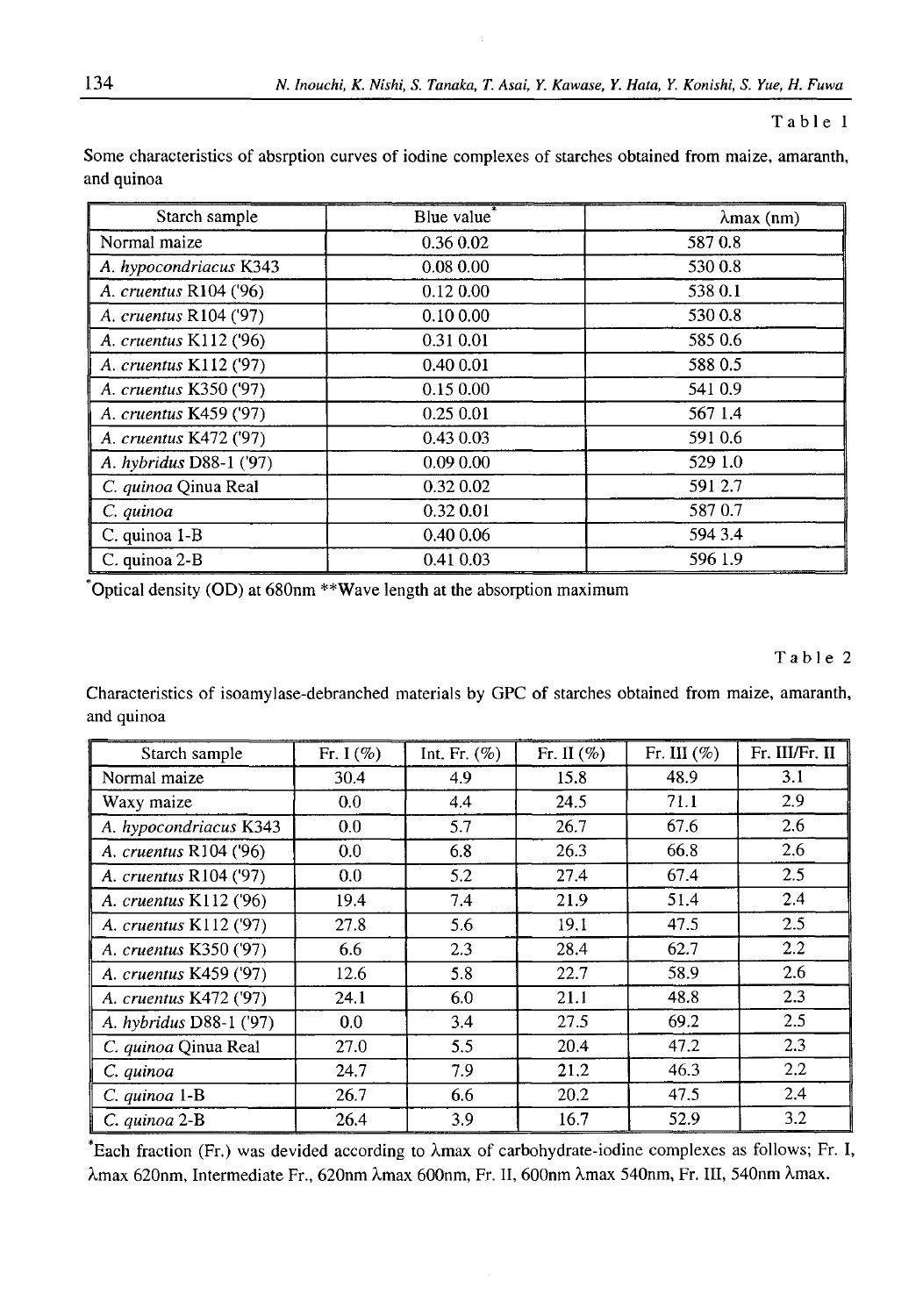The amylose content of quinoa starches was in a range of 24.7 to 27.0 %, however, 7 and 15 % amylose contents were recently reported by other investigators for different quinoa samples [7, 17]. Quinoa starch has received relatively little attention. Information regarding quinoa starch has been incomplete and contradictory. The variations in the results, probably due to in part to environmental, agronomic and genetic factors, but also due to the analytical procedures employed. Fr. III/Fr. II for quinoa amylopectins tended to be lower than those of maize amylopectins.

## *The amylopectin chain length distribution by HPLC-RI-LALLS*

We showed amaranth amylopectins have increased amounts of long B chains and decreased amounts of short chains by HPLC-RI-LALLS (Fig. 1 and Table 3). Interestingly, short chains (F.3 in Fig. 1) of amaranth amylopectins have two peaks instead of one peak for the waxy maize amylopectin. These types of F.3 curves with two peaks were reported for amylopectins of the dull (du) maize mutants [18].

Table 3

Characteristics of isoamylase-debranched materials of maize and amaranth amylopectin by HPLC-LALLS

|                |         |          |         | <b>ACL</b>   |            |                 | ACLp |                 |                 |
|----------------|---------|----------|---------|--------------|------------|-----------------|------|-----------------|-----------------|
| Sample starch  | $F.2\%$ | $F.3 \%$ | F.3/F.2 | <b>MW/MN</b> | <b>TCL</b> | F <sub>12</sub> | F.3  | F <sub>12</sub> | F <sub>.3</sub> |
| ∥ waxy maize   | 27.1    | 72.9     | 2.7     | 1.37         | 29.3       | 54.6            | 20.2 | 32.1            | 15.2            |
| A.C.R.104      | 29.6    | 70.4     | 2.4     | 1.46         | 29.4       | 55.2            | 18.5 | 48.5            | 21.4/14.7       |
| A, C, R, 350   | 27.1    | 72.9     | 2.7     | 1.40         | 28.2       | 53.7            | 18.7 | 48.3            | 15.2/14.5       |
| $ A.hyb.D88-1$ | 29.2    | 70.8     | 2.4     | 1.37         | 28.7       | 54.4            | 18.2 | 47.6            | 19.2/14.4       |

\*F.2 and F.3 are long and short chains of amylopectin, respectively. MW and MN are weight average and number average molecular weights, respectivly. TCL, ACL, and ACLp are total chain length, average chain length, and ACL at the apieces of the curve, respectively .



Fig. 1. HPAEC-PAD traces for isoamylase-debranched materials of starches obtained from rice plants grown under different temperature conditions after anthesis. (a) group 1-5; and (b) group II-5.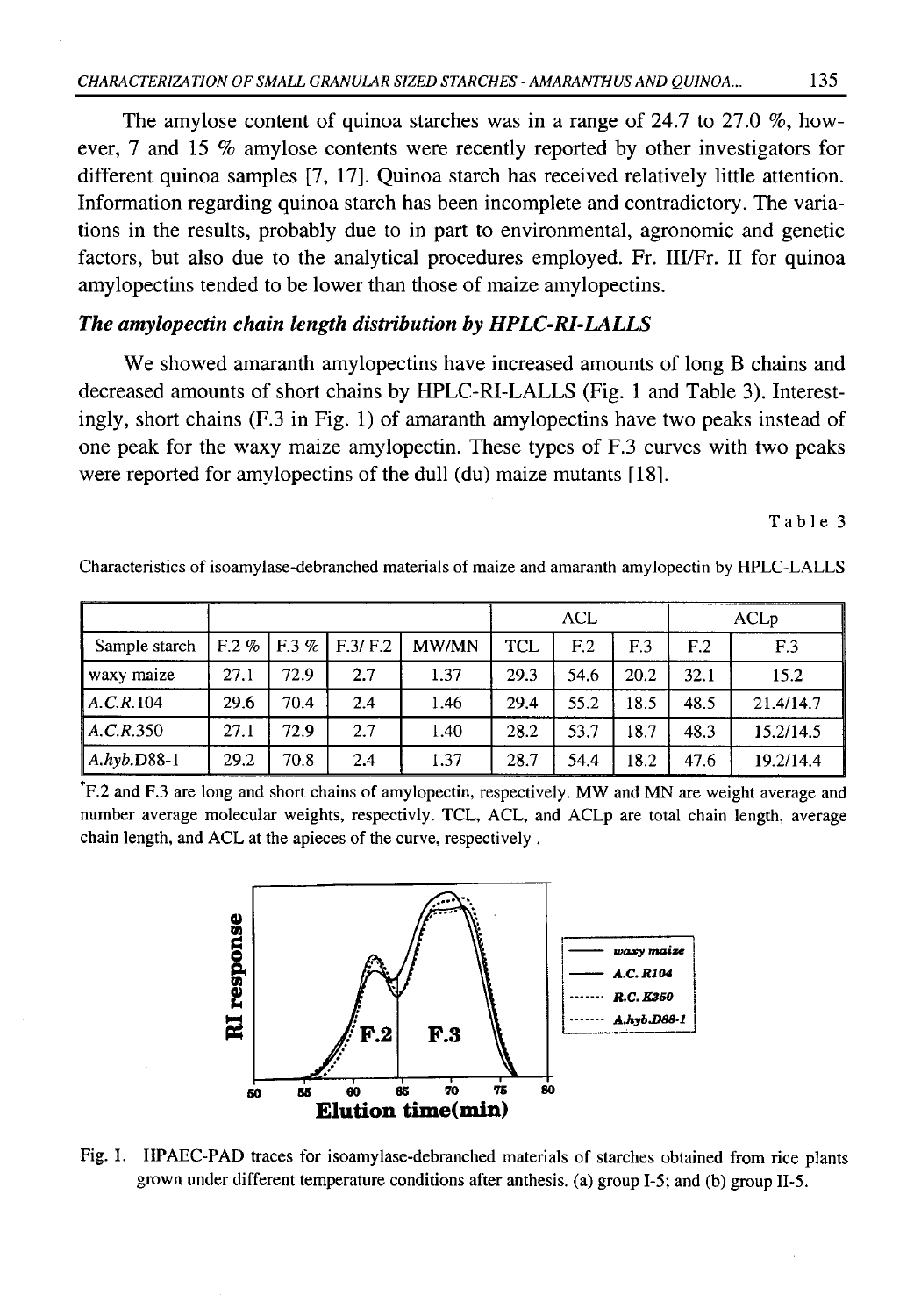# *The amylopectin short chain-length distribution by HPAEC-PAD*

Figure 2 shows the short chain-length distrubutions of isoamylase-debranched materials of amaranth and quinoa amylopectins with comparison to waxy maize amylopectin by Dionex chromatography. The amaranth and quinoa amylopectins have increased amounts of chains with degree of polymerization (DP) from 6 to 12 and some decreased amounts of chains with DP from 13 to 20 in comparision to the waxy maize amylopectin.



Fig. 2. Chain-length distributions of debranched amylopectins of rice plants grown under different temperature conditions after antesis. (a) group 1-5; and (b) group II-5.

# *DSC characteristics of amaranth and quinoa starches*

Amaranth starches had slightly higher temperatures for gelatinization (To, Tp, and Tc) and smaller heats of gelatinization (ΔΗ) comparing with the normal maize starches (Table 4). Quinoa starches showed lower To, Tp, and Tc and smaller ΔΗ comparing with the normal maize starches (Table 4).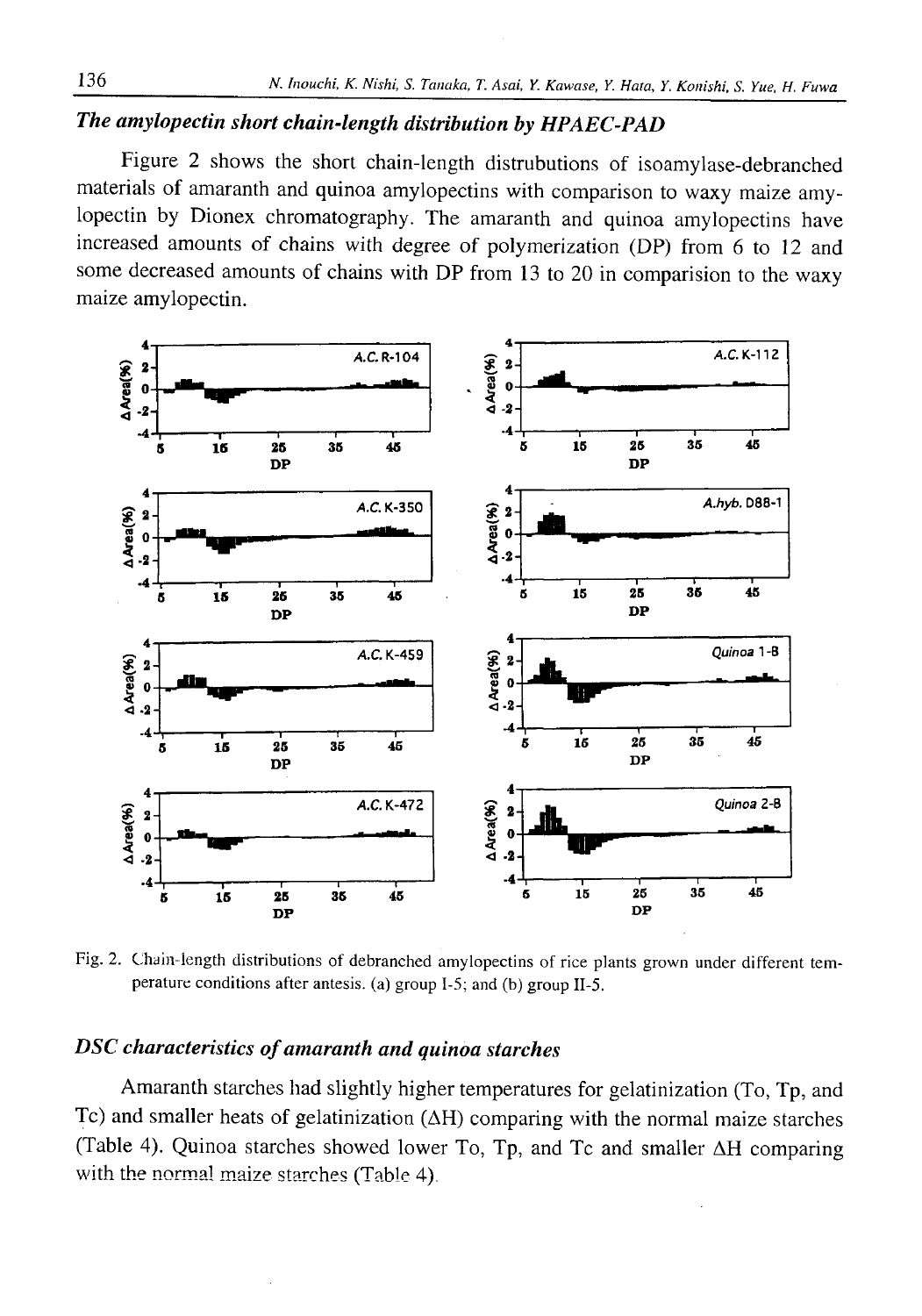Table 4

| Starch sample            | To $(^{\circ}C)$ | $Tp (^{\circ}C)$ | $Tc(^{\circ}C)$ | $\Delta H$ (J/g) |
|--------------------------|------------------|------------------|-----------------|------------------|
| Normal maize             | $65.3 \pm 0.3$   | $69.9 \pm 0.2$   | $75.2 \pm 0.4$  | $14.8 \pm 0.1$   |
| A. hypocondriacus K343   | $63.2 \pm 0.5$   | $72.4 \pm 0.1$   | $80. \pm 10.5$  | $10.0 \pm 0.0$   |
| A. cruentus R104 ('96)   | $70.0 \pm 0.2$   | $76.1 \pm 0.1$   | $82.2 \pm 0.3$  | $11.1 \pm 0.2$   |
| A. cruentus R104 ('97)   | $65.9 \pm 0.6$   | $74.6 \pm 0.7$   | $80.7 \pm 0.8$  | $10.9 \pm 0.4$   |
| A. cruentus K112 ('96)   | $65.8 \pm 0.5$   | $71.2 \pm 0.3$   | $77.9 \pm 0.9$  | $9.5 \pm 0.0$    |
| A. cruentus K112 ('97)   | $67.7 \pm 0.5$   | $74.8 \pm 0.2$   | $82.8 \pm 0.2$  | $13.5 \pm 0.3$   |
| A. cruentus K350 ('97)   | $71.6 \pm 0.4$   | $76.9 \pm 0.5$   | $83.9 \pm 0.7$  | $12.4 \pm 0.8$   |
| A. cruentus K459 ('97)   | $67.4 \pm 0.1$   | $75.2 \pm 0.0$   | $81.7 \pm 0.0$  | $12.3 \pm 1.1$   |
| A. cruentus K472 ('97)   | $66.3 \pm 0.7$   | $73.6 \pm 0.1$   | $80.7 \pm 0.1$  | $11.9 \pm 0.9$   |
| A. hybridus D88-1 ('97)  | $65.3 \pm 0.1$   | $72.8 \pm 0.1$   | $79.4 \pm 0.2$  | $12.6 \pm 0.7$   |
| C. quinoa Qinua Real     | $52.8 \pm 0.7$   | $60.2 \pm 0.1$   | $67.8 \pm 0.3$  | $8.1 \pm 0.8$    |
| C. quinoa                | $57.4 \pm 0.4$   | $61.9 \pm 0.3$   | $67.6 \pm 0.5$  | $7.3 \pm 0.1$    |
| C. quinoa 1-B            | $52.2 \pm 0.2$   | $58.9 \pm 0.2$   | $68.5 \pm 0.5$  | $10.3 \pm 0.1$   |
| $\mathbb C$ . quinoa 2-B | $46.1 \pm 0.4$   | $54.2 \pm 0.1$   | $66.2 \pm 0.5$  | $10.5 \pm 0.3$   |

DSC characteristics of starches obtained from maize, amaranth, and quinoa

To, Tp, and Tc are onset, peak, and conclusion temperatures for gelatinization and  $\Delta H$  is heat of gelatinization, respctively.

## *Digestibility of amaranth and quinoa starch granules*

Starch granules of amaranth and quinoa were digested by a mixture of glucoamylase and  $\alpha$ -amylase faster than those of the normal maize (Tables 5 and 6). The main reason may be the smaller sizes of these two kinds of starch granules than those of the normal maize.

Table 5

Degradation of starch granules (% degradation) obtained from maize, amaranth, and quinoa by amylase<sup>\*</sup> -1

|                        | Duration of enzyme reaction (hr) |       |       |       |  |  |
|------------------------|----------------------------------|-------|-------|-------|--|--|
| Starch sample          |                                  |       |       | 24    |  |  |
| Normal maize           | 21.7                             | 54.9  | 83.6  | 99.1  |  |  |
| A. hypocondriacus K343 | 57.5                             | 90.5  | 97.7  | 99.3  |  |  |
| A. cruentus R104 ('96) | 59.2                             | 89.7  | 93.9  | 94.5  |  |  |
| A. cruentus K112 ('96) | 65.8                             | 90.3  | 89.4  | 100.6 |  |  |
| C. quinoa Oinua Real   | 77.7                             | 100.4 | 100.4 | 101.3 |  |  |
| C. quinoa              | 70.7                             | 96.8  | 99.5  | 102.2 |  |  |

Commercial preparation composed of a mixture of  $\alpha$ -amylase and glucoamylase obtained from Aspergillus sp. K- 27.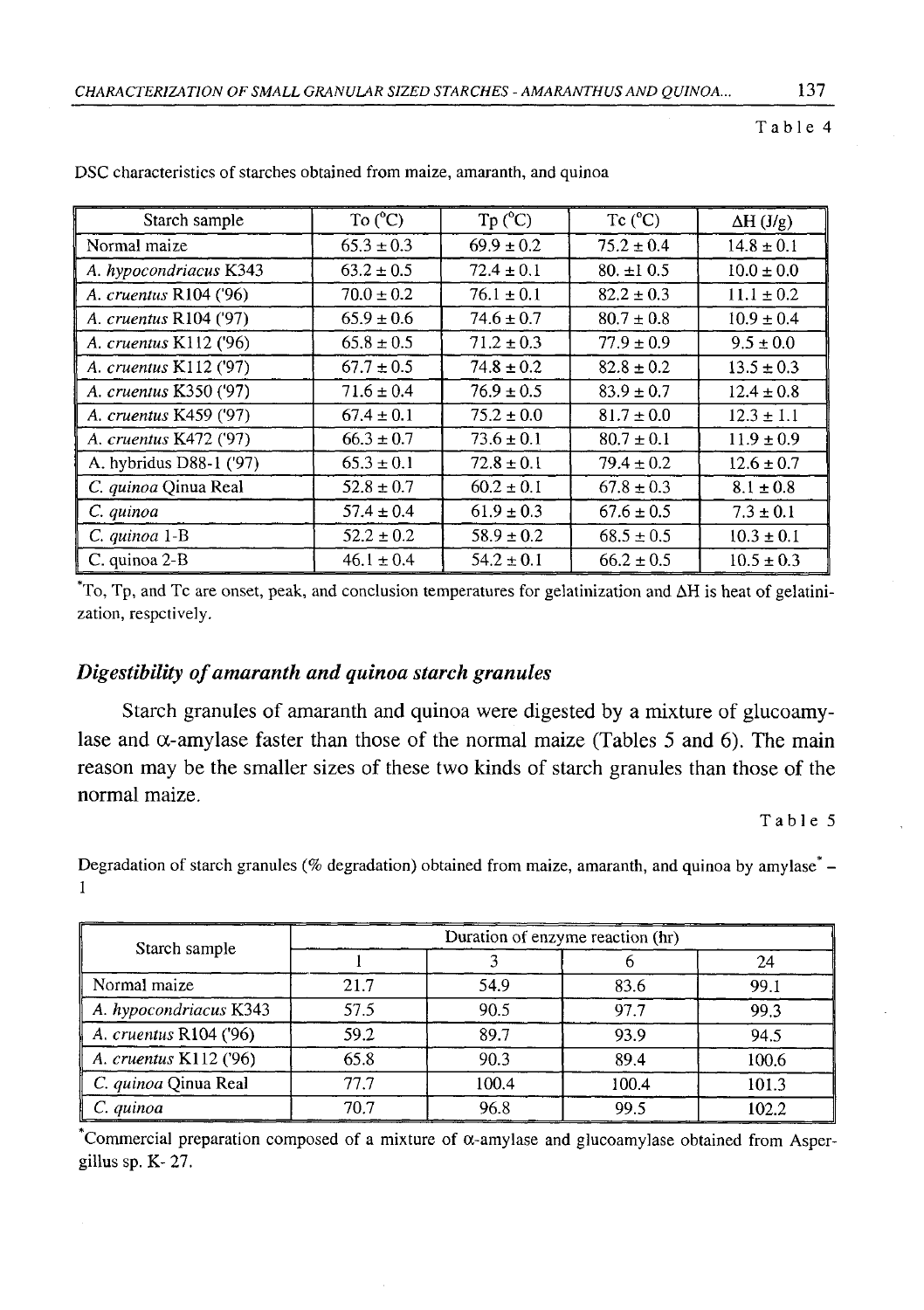#### **Table 6**

|                         | Duration of enzyme reaction (hr) |          |          |          |  |  |
|-------------------------|----------------------------------|----------|----------|----------|--|--|
| Starch sample           |                                  |          |          | 24       |  |  |
| Normal maize            | 17.0 2.3                         | 50.9 2.6 | 79.64.8  | 92.2 5.5 |  |  |
| A. cruentus R104 ('97)  | 59.80.5                          | 87.20.3  | 99.70.1  | 96.77.5  |  |  |
| A. cruentus K112 ('97)  | 55.72.4                          | 90.5 0.2 | 92.8 2.3 | 91.10.0  |  |  |
| A. cruentus K350 ('97)  | 49.44.5                          | 91.1 1.2 | 94.43.7  | 100 0.0  |  |  |
| A. cruentus K459 ('97)  | 57.2 0.1                         | 82.93.5  | 97.74.9  | 97.3 2.4 |  |  |
| A. cruentus K472 ('97)  | 53.14.4                          | 93.3 2.1 | 86.8 5.6 | 89.14.0  |  |  |
| A. hybridus D88-1 ('97) | 57.3 3.1                         | 90.73.8  | 91.82.9  | 91.2 1.2 |  |  |
| $C.$ quinoa $1-B$       | 46.6 3.5                         | 90.2 1.7 | 85.17.5  | 86.1 2.4 |  |  |
| C. autnoa 2-B           | 55.41.2                          | 94.5 1.6 | 94.1 1.5 | 89.84.5  |  |  |

Degradation of starch granules (% degradation) obtained from maize, amaranth, and quinoa by amylase  $\sim$ **2**

Commercial preparation composed of a mixture of  $\alpha$ -amylase and glucoamylase obtained from Aspergillus sp. K- 27.

## **Conclusions**

We found that amaranth and quinoa amylopectins had unique short chain length distributions. Namely they had increased amounts of long chains and decreased amounts of short chains, however, they had increased amounts of chains with DP from 6 to 12 comparing with the waxy maize amylopectin. Moreover there were wide variations in the amylose content of amaranth starch.

The textural contribution of starch to food and non-food industrial products varies with size, proportion, and degree of branching of the starch molecules present in them, in addition to their granular size and structure. There have been several investigations for application of amaranth and quinoa starches [18-22] These investigations are, however, immature. I hope our studies offer useful information for food and other industrial uses of these starches.

### **REFERENCES**

- [1] Sugimoto Y., Yamada Y., Sakamoto S., Fuwa H.: Starch/Stärke, **33,** 1981, 112-116.
- [2] Tomita Y., Sugimoto Y., Sakamoto S., Fuwa H.: J. Nutr. Sci. Vitaminol., 27, 1981, 471-484.
- [3] Konishi Y., Nojima H., Okuno K., Asaoka M., Fuwa H.: Agric. Biol. Chem., **49,** 1985, 1965-1971.
- [4] Sugimoto Y., Yamashita Y., Kunishige N., Fuwa H.: Oyo Toshitsu Kagaku (in Japanese), **42,** 1995, 223-229.
- [5] Sugimoto Y., Nishihara K., Fuwa H.: Denpun Kagaku (in Japanese), **33,** 1986, 169-176.